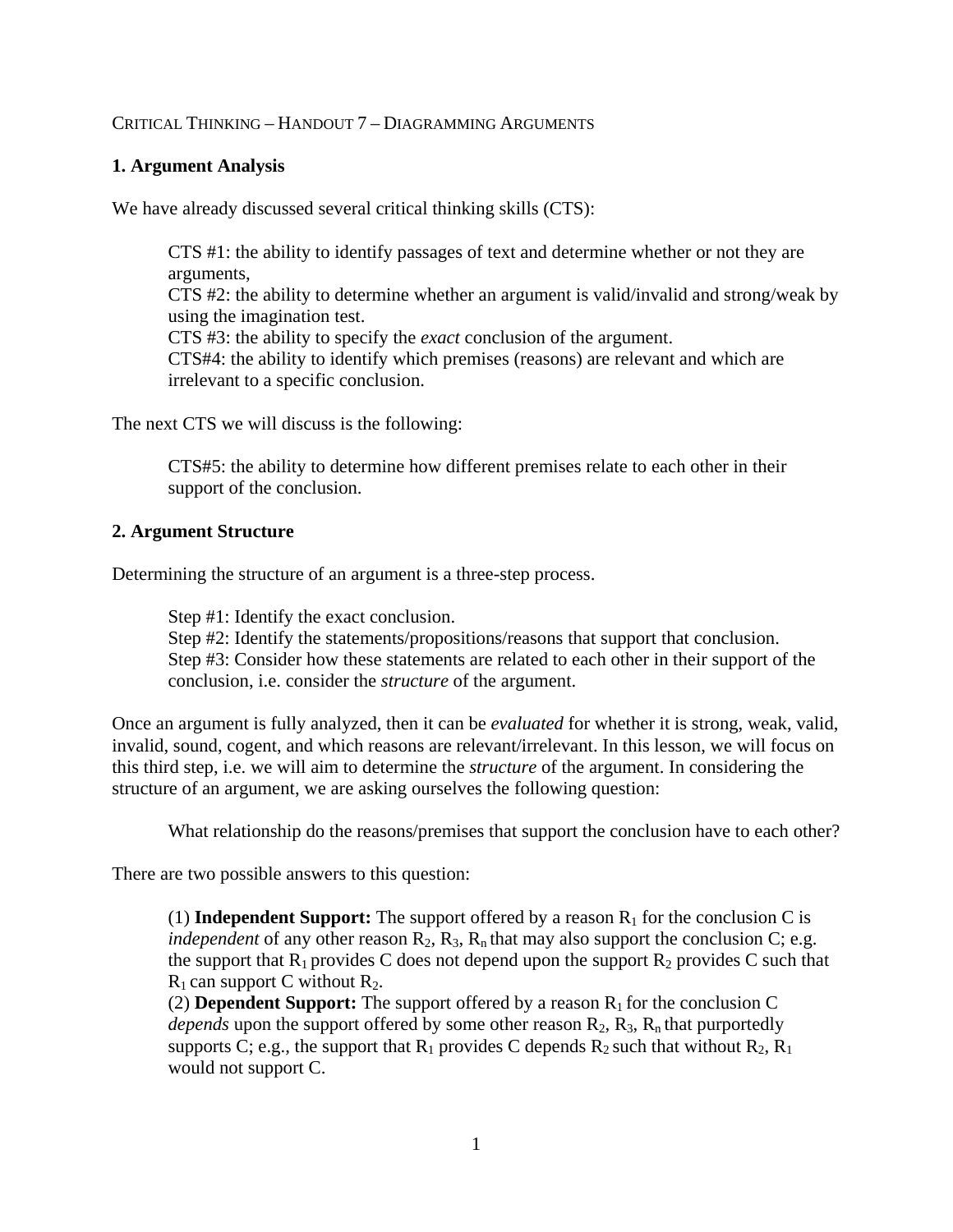**Note**: These distinctions are not exactly the sharpest but let's try to work with them in a rough way.

# **2.1. Convergent Arguments**

A **convergent argument type** is an argument where the support that reasons  $R_1$ ,  $R_2$ ,  $R_3$  offer the conclusion are *independent* of each other. That is, its reasons offer the conclusion *independent support*.

EXAMPLE OF A CONVERGENT ARGUMENT

- 1 Ten eye witnesses saw Vic murder John.
- 2 Vic's bloody glove was found at the scene of the crime.
- 3 There is a video tape of Vic murdering John.
- 4 Therefore, Vic murdered John.

In the example above, premises (1)–(3) independently support the conclusion that *Vic murdered John*. To see this more clearly, consider what would happen if it were discovered that premise (2) was false. If this were the case, then the case for the conclusion argument would be **less convincing** and the conclusion argument would be **weaker**, but the falsity of premise (2) would not detract from the support provided by premises (1) and (3). *That is, if (2) were not the case, we wouldn't say that (1) and (3) no longer support (4)*. The premises (1) and (3) still support the conclusion that *Vic murdered John.* 

Another way of looking at convergent arguments is to consider the following question:

**Detachability Question:** Assuming that reasons  $R_1$  and  $R_2$  support conclusion C, would the removal of  $R_1$  detract from the support provided by  $R_2$ ?

For convergent arguments, the answer to the "detachability question" is *no*. If the removal of a reason from the argument does not take away the support offered by other reasons, then that reason is not linked to other reasons in the argument. What this implies is that we could detach each of the reasons found in the above argument and create an argument where that reason directly supports the conclusion:

REASONS THAT OCCUR IN A CONVERGENT ARGUMENT CAN BE USED IN STAND-ALONE ARGUMENTS

- 1 Ten eye witnesses saw Vic murder John; *therefore*, Vic murdered John.
- 2 Vic's bloody glove was found at the scene of the crime; *therefore*, Vic murdered John.
- 3 There is a video tape of Vic murdering John; *therefore*, Vic murdered John.

Graphically, convergent arguments are represented by writing the reasons below the conclusion and each reason/premise separately points to the conclusion:



Applying this diagram to the above argument, we get the following: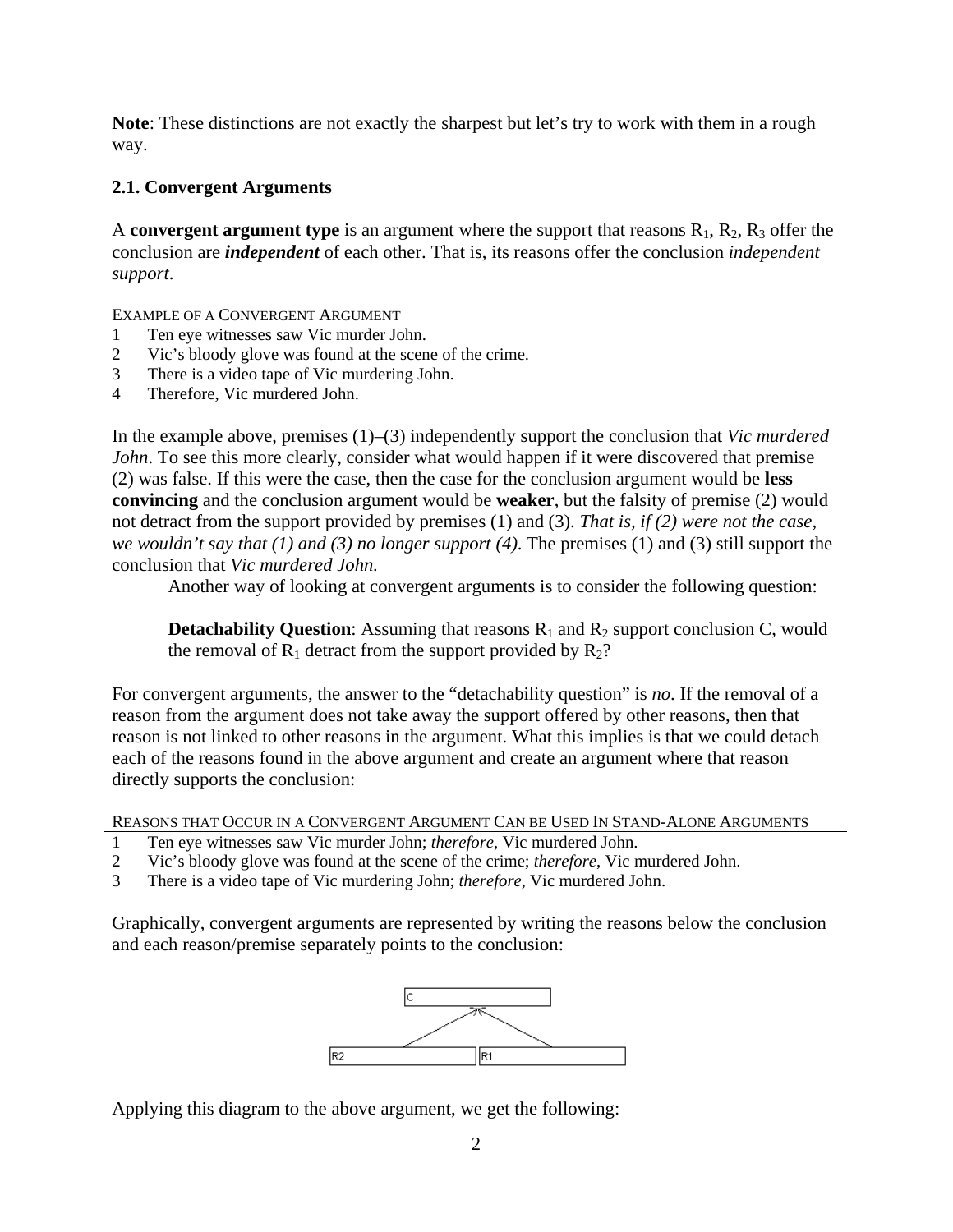

## **2.2. Linked Arguments**

A **linked argument type** is an argument where the support that reasons  $R_1$ ,  $R_2$ ,  $R_3$  offer the conclusion depend upon each other.

| Example of a Linked Argument |                                                            |
|------------------------------|------------------------------------------------------------|
| P <sub>1</sub>               | The murder of John occurred 35 minutes from Indigo.        |
|                              | P2 Two witnesses claimed Vic was at Indigo at 11:30PM      |
| P <sub>3</sub>               | Forensic evidence shows that John was murdered at 11:30PM. |
|                              | Vic did not murder John.                                   |

The above argument is a linked argument since the support that each of the reasons  $(1)$ – $(3)$ provide the conclusion depend upon each other. For example, if (2) is shown to be false, i.e. the witnesses are covering for Vic and he was not at Indigo, then the support that (1) and (3) provide (4) is also removed. While it still may be true that (1) and (3) are true, they no longer support (4). Similarly, if (3) were false and forensic evidence showed that John was murdered at say 10PM rather than 11:30PM, then the support provided by (1) and (3) would be removed.

Consider again the detachability question:

**Detachability Question**: Assuming that reasons  $R_1$  and  $R_2$  support conclusion C, would the removal of  $R_1$  detract from the support provided by  $R_2$ ?

If the answer is *yes*, then  $R_1$  depends upon  $R_2$ . The support offered by  $R_1$  depends upon the support offered by  $R_2$ , and vice versa.

REASONS THAT OCCUR IN A LINKED ARGUMENT CAN NOT BE USED IN STAND-ALONE ARGUMENTS

- 1 The murder of John occurred 35 minutes from Indigo; *therefore*, Vic did not murder John. X
- 2 Two witnesses claimed Vic was at Indigo at 11:30PM; *therefore*, Vic did not murder John. X

3 Forensic evidence shows that John was murdered at 11:30PM; *therefore*, Vic didn't murder John. X

Notice that in contrast to the above argument where P1, P2, and P3 can be said to support the conclusion, when P1, P2, and P3 are used to support the conclusion on their own, they sound very strange.

One way of graphically representing linked arguments is as follows: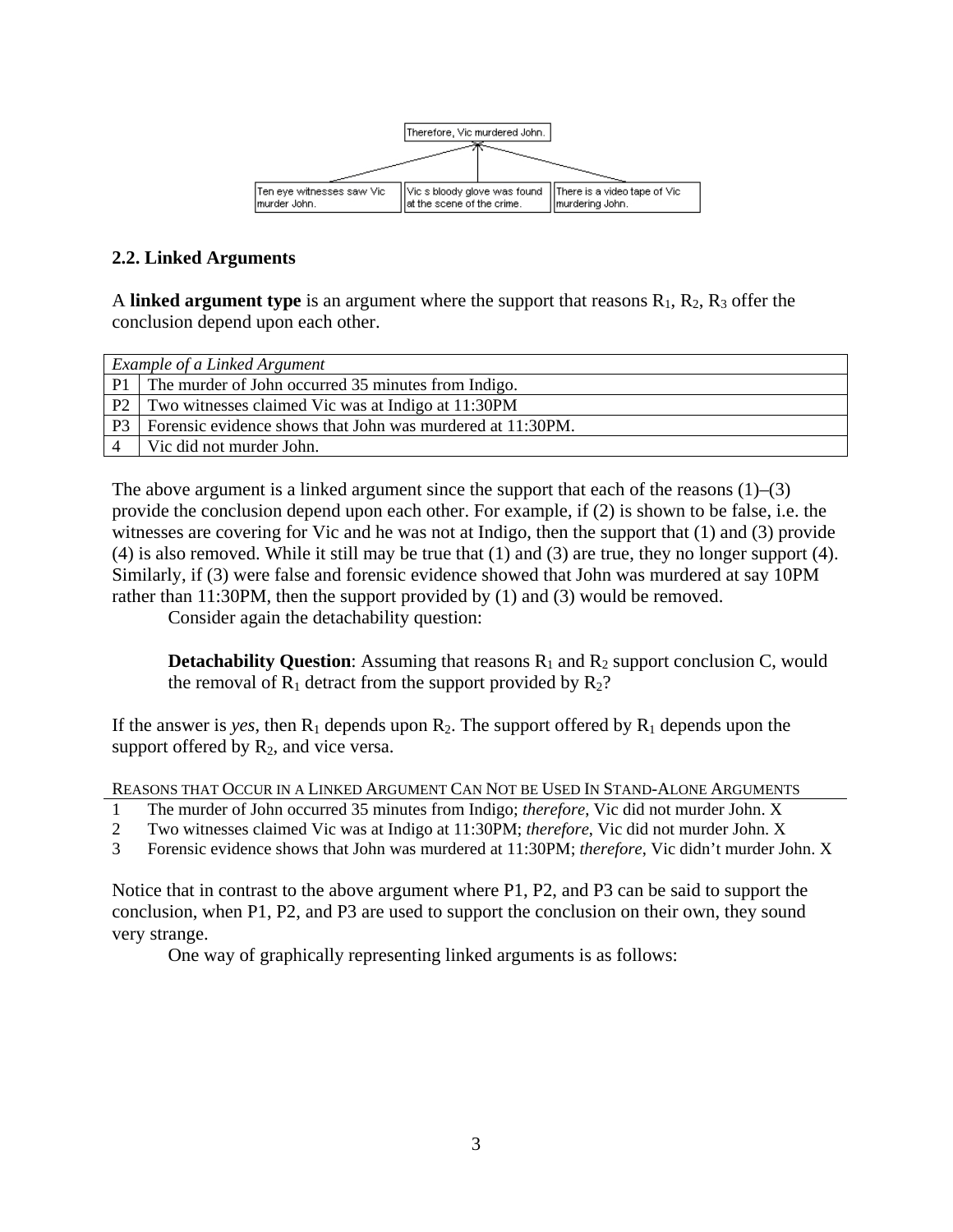

Applying the above structure to the argument above, we have the following:



Notice how that reasons in the above argument do not separately point to the conclusion but collectively support it.

In short, while in a convergent argument, the supporting reasons separately support the conclusion, in a linked argument, the supporting reasons stand and fall together.

#### **Exercises**

1. Bacon boosts your metabolism and tofu doesn't. Bacon improves your eyesight while tofu makes it worse. Bacon raises your IQ, while tofu impairs your ability to think clearly. Therefore, Bacon is healthier than Tofu.

2. All men are mortal. Socrates is a man. Therefore, Socrates is mortal.

3. Jane will go to the party or she will stay home or she will go to her friend's apartment. Jane won't go to the party because she went to a party last night. Also, Jane won't go to her friend's apartment because she had a bad fight with that friend. Therefore, Jane will stay home.

4. Diane is a really shady person. I loaned her ten dollars last week and she never paid me back. She gave Jon a ride to the mall and Jon said she was drunk! Finally, Diane was recently arrested for writing bad checks.

5. Ladies and gentlemen of the jury, you should convict the defendant Victor Perez of murder in the first-degree. Now, Vic stands accused of murdering John Santellano, and ladies and gentlemen of the jury, the facts support this beyond a reasonable doubt. Consider that a bloody black glove was left at the crime scene. And, Vic owns a black glove. Consider that the defendant, poor John Santellano was killed with a knife. Now, ladies and gentlemen of the jury, Vic owns a knife. Finally, you heard a witness testify that the person who killed Mr. Santellano was wearing a PSU jacket. Yes, ladies and gentlemen of the jury. Vic owns a PSU jacket.

#### **3. Subarguments**

Consider that in the examples we have been considering that reasons are given for a conclusion. But note that a reason can itself be a conclusion and so *reasons can have reasons*, i.e. a premise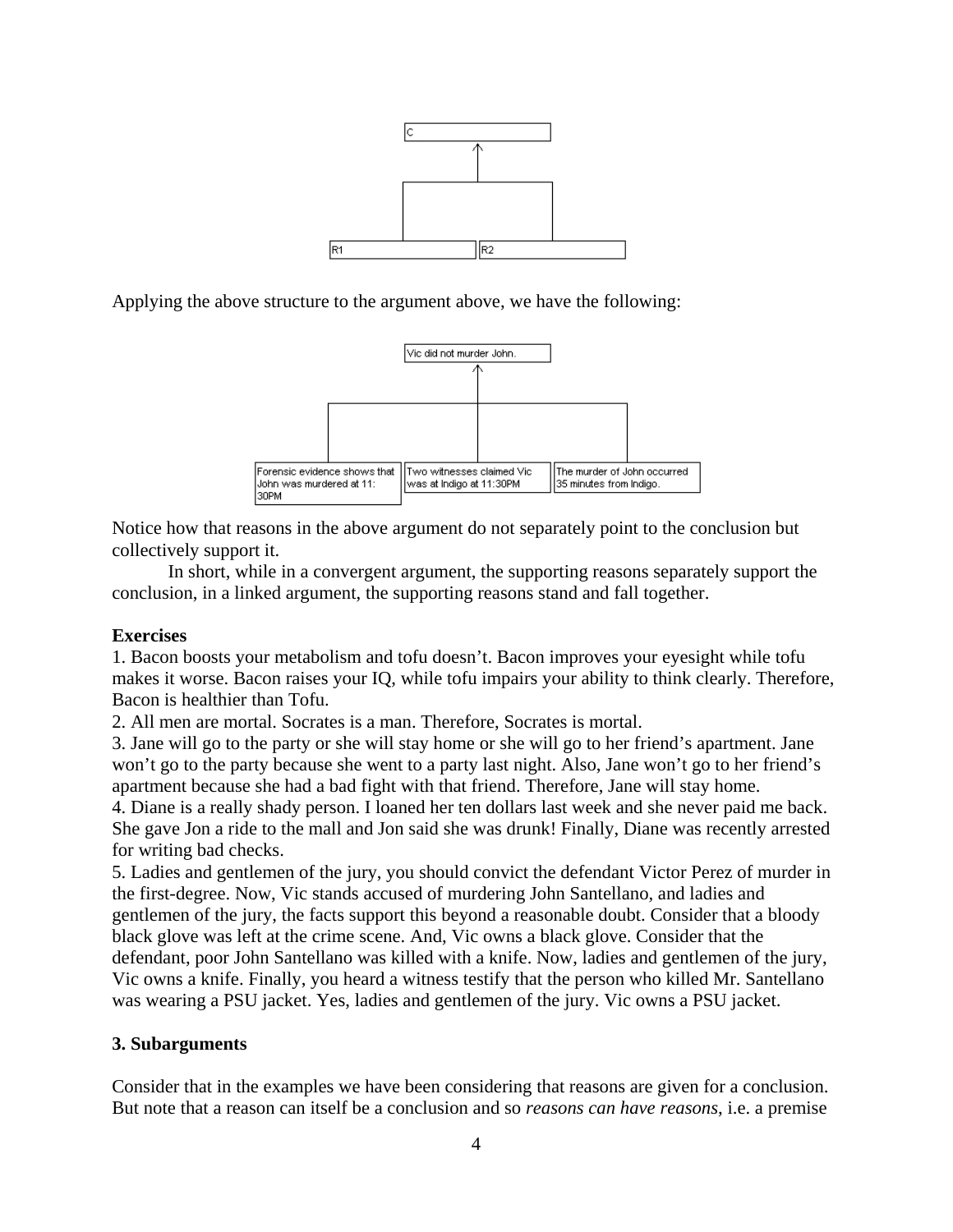in an argument can have an argument that purports to support it. A **subargument** is an argument given in support of a reason or premise. It is an argument supporting part of a larger argument. To illustrate, consider the following *linked argument*:

| A Simple Linked Argument |                                                  |
|--------------------------|--------------------------------------------------|
|                          | P1   All immortal activities should be outlawed. |
| P2                       | Abortion is an immortal activity.                |
|                          | Therefore, abortion should be illegal.           |

Diagramming the above argument, we get the following:



While the above argument is indeed *valid*, the argument is controversial because it is not evident that either of the premises is true. Thus, we might ask: why would anyone accept P1 or P2? One way of providing a defense of P1 and P2 is by giving an argument for each premise. Starting with P1 we can construct an argument that makes P1 the conclusion and provide reasons in support of P1.

| A Subargument for Premise 1 |                                                                                 |
|-----------------------------|---------------------------------------------------------------------------------|
|                             | P1.1 There needs to be a good reason for outlawing an activity.                 |
|                             | P1.2   An action being immoral is a very good reason for outlawing an activity. |
| - P1                        | Therefore, all immoral activities should be outlawed.                           |

Diagramming this subargument, we get the following:



Moving to premise P2 in the original argument, we can construct an argument that makes premise P2 the conclusion.

| A Subargument for Premise 2 |                                                                             |
|-----------------------------|-----------------------------------------------------------------------------|
|                             | P2.1 Any activity that kills an innocent human life is an immoral activity. |
|                             | P2.2 Abortion is an activity that kills an innocent human life.             |
| <b>P2</b>                   | Therefore, abortion is an immoral activity.                                 |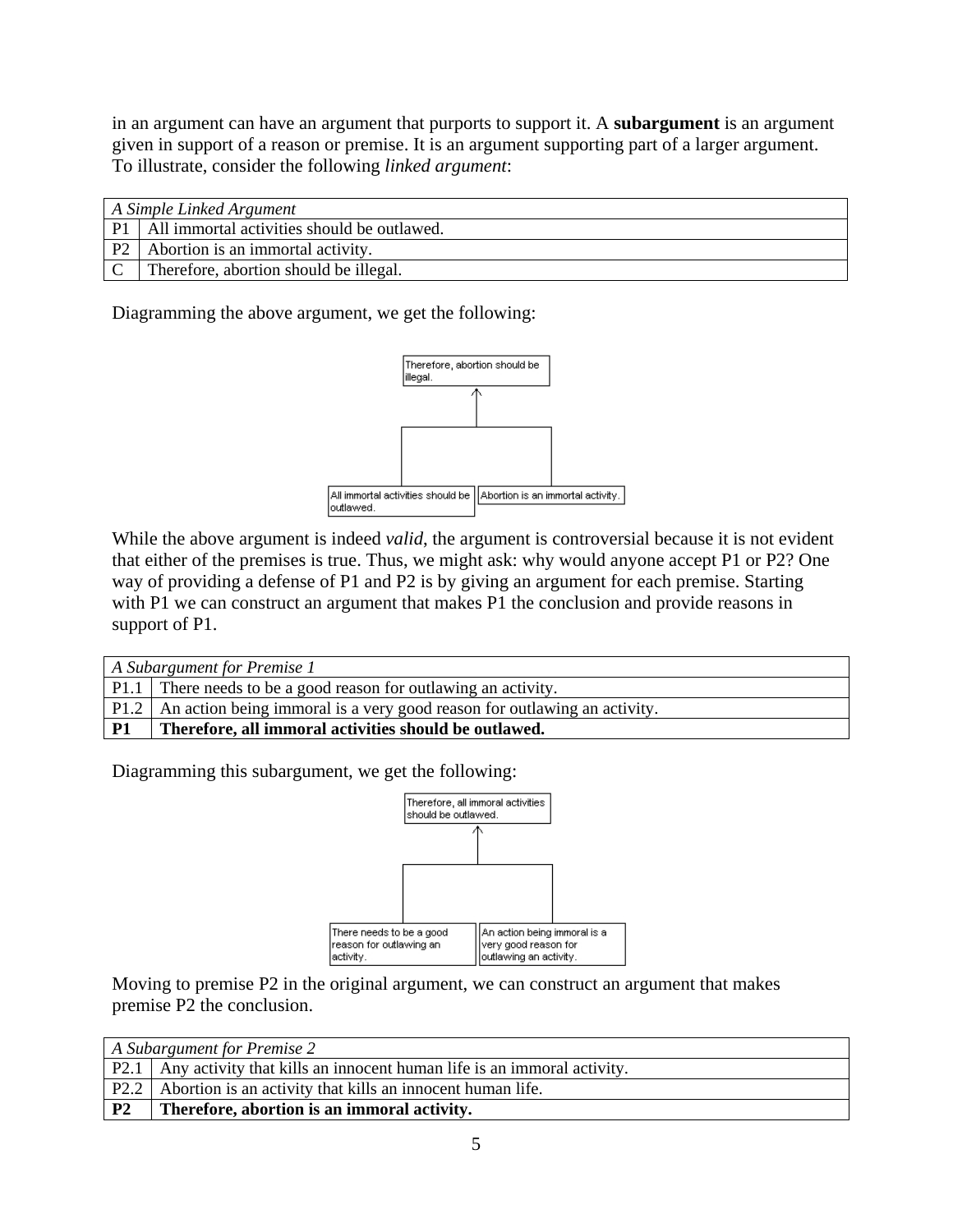Diagramming just the subargument, we get the following:



Attaching both of these subarguments to the original argument, we get the following:



Notice now that the premises of the original argument are supported by separate arguments (subarguments).

|              | A Complex Linked Argument                                                |
|--------------|--------------------------------------------------------------------------|
| P1.1         | There needs to be a good reason for outlawing an activity.               |
| P1.2         | An action being immoral is a very good reason for outlawing an activity. |
| IC1 / P1     | All immortal activities should be outlawed.                              |
| P2.1         | Any activity that kills an innocent human life is an immoral activity.   |
| P2.2         | Abortion is an activity that kills an innocent human life.               |
| IC2/P2       | Abortion is an immortal activity.                                        |
| $\mathbf{C}$ | Therefore, abortion should be illegal.                                   |

Notice that in the complex linked argument, P1 and P2 now play the role both of a premise used to support C and a conclusion supported by P1.1 / P1.2 and P2.1 / P2.2 respectively. When a proposition plays both the role of a premise and a conclusion in an argument, we call it an **intermediate conclusion** (IC).

The introduction of subarguments raises an important philosophical question: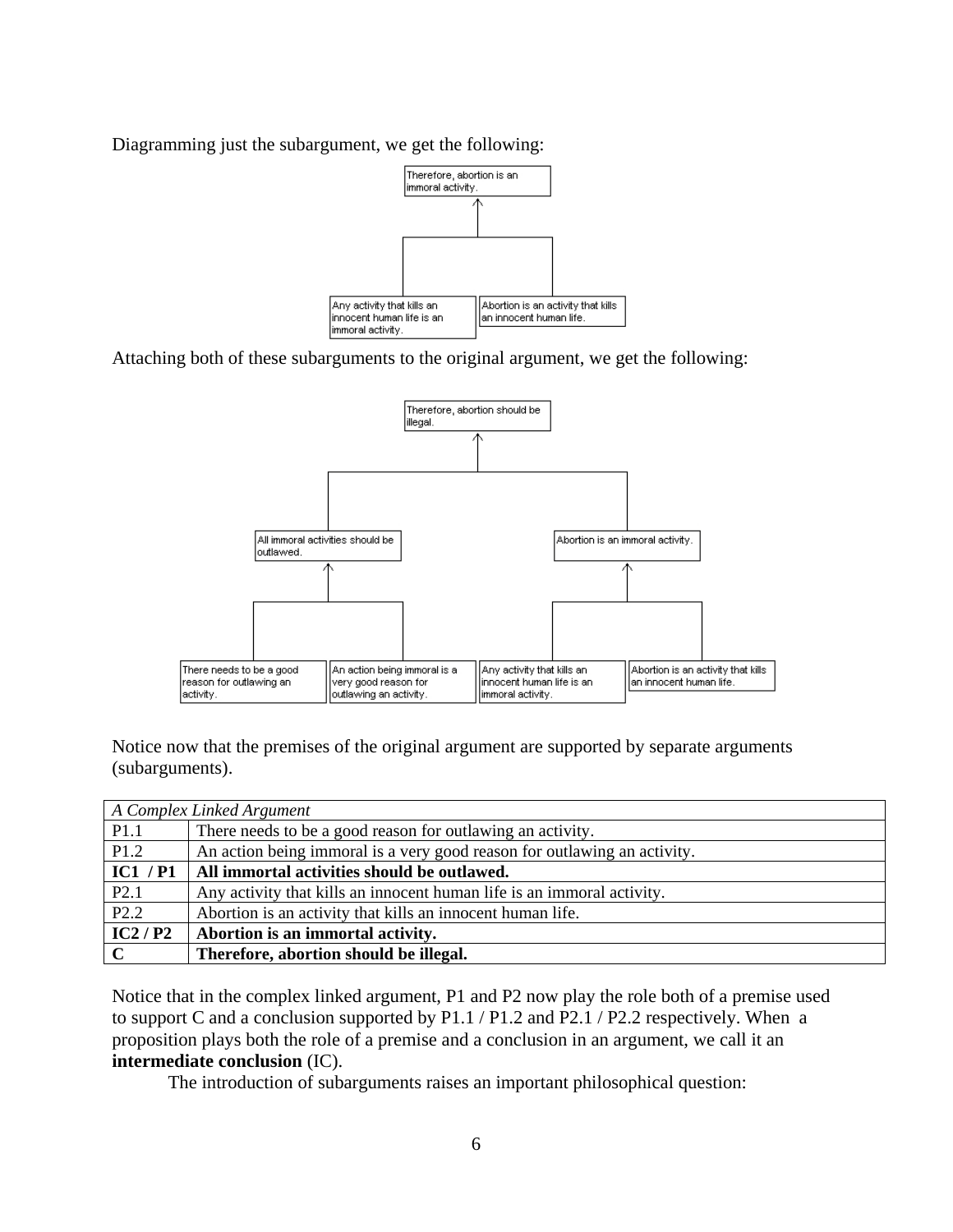Question #1: What are the ultimate premises (reasons) of an argument?

There is no easy answer to this question.

**Hypothesis #1 (a rationalist hypothesis):** There are certain self-evident premises or "axioms" that we accept as true. We know them directly through a kind of intellectual (rational) insight. Examples include logical truths like "*a is a*," mathematical truths like "*2+2=4,*" definitional or "analytic" truths like "all bachelors are unmarried men", and certain rational insights like "If I am thinking, then I must exist."

**Hypothesis #2 (an empiricist hypothesis):** There are certain self-evident premises or "axioms" that we accept as true. We know them directly through a kind of immediate sensory perception, i.e. through some sort of unprejudiced observation of things as they are. Examples include: propositions like "snow is white", "fire burns the flesh", "there is a red patch of color in front of me"

## **Exercises**

1.

Liz: God exists. Jon: Why? Liz: Well, the creation of the universe had to be caused by something Jon: Why? Liz: Well, because everything has cause. Jon: Why? Liz: Because everything is intelligible. 2. Russia increased gun-control legislation and firearm-related homicides went down. Australia increased gun-control legislation and firearm-related homicides went down. In fact, statistics show that the more you increase gun-control legislation, the more firearm-related homicides go

down. This shows that more guns equals more death while fewer guns equal fewer deaths. We want to decrease the number of homicides in the USA. Therefore, we should increase guncontrol legislation in the USA.

3. Consider again the following argument discussed earlier:

Ladies and gentlemen of the jury, you should convict the defendant Victor Perez of murder in the first-degree. Now, Vic stands accused of murdering John Santellano, and ladies and gentlemen of the jury, the facts support this beyond a reasonable doubt. Consider that a bloody black glove was left at the crime scene. And, Vic owns a black glove. Consider that the defendant, poor John Santellano was killed with a knife. Now, ladies and gentlemen of the jury, Vic owns a knife. Finally, you heard a witness testify that the person who killed Mr. Santellano was wearing a PSU jacket. Yes, ladies and gentlemen of the jury. Vic owns a PSU jacket.

What we saw was that this argument is *convergent*. Suppose now that you are Victor Perez's defense attorney. There are two ways of attacking the above argument. First, you might argue that the evidence is all circumstantial and there isn't enough of this kind of evidence to dismiss doubt that Vic did not kill John. However, the other way to attack the argument is to show that